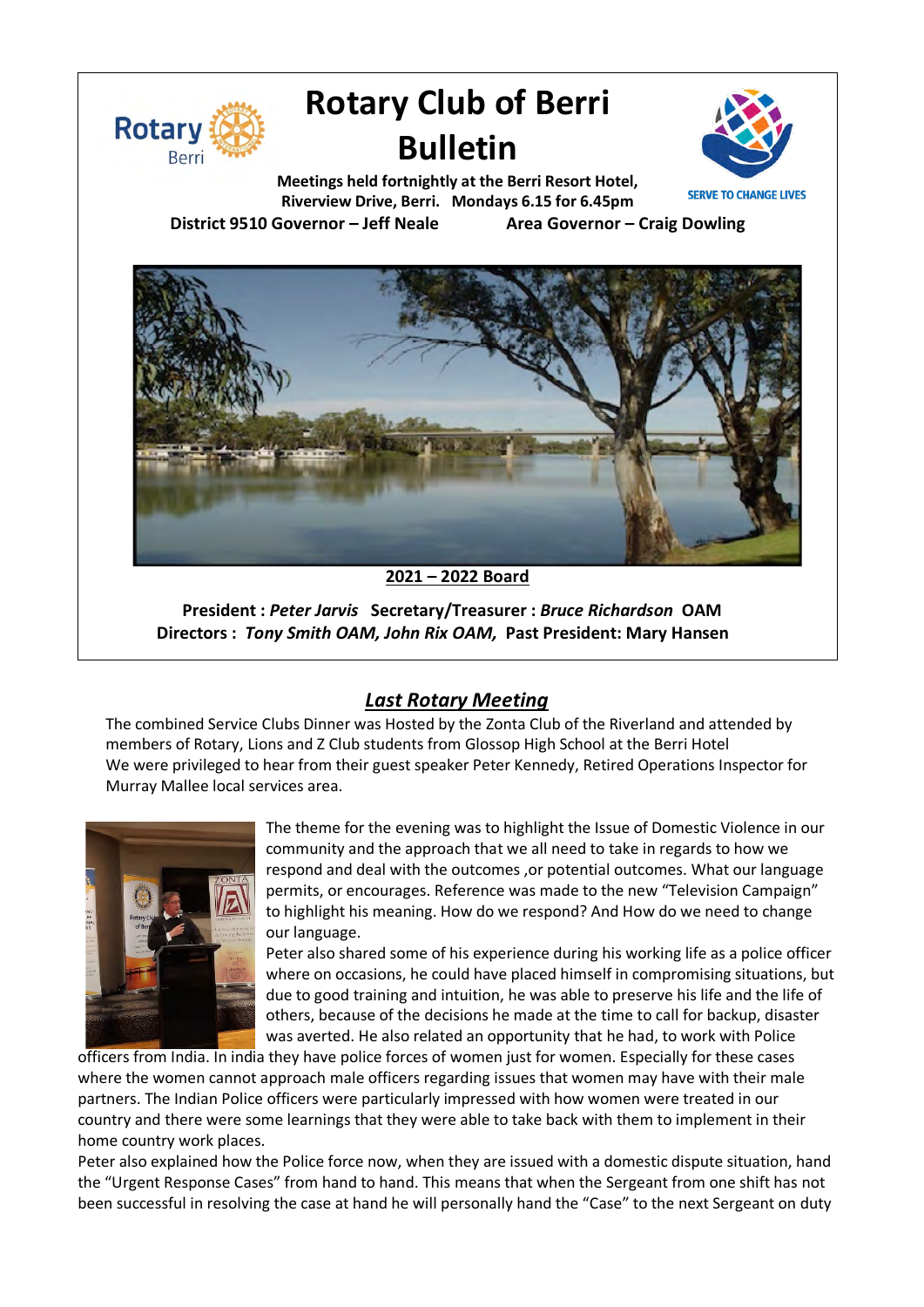and this will continue until there is a resolution as soon as possible for Domestic Violence victims and perpetrators. This is done so that the paperwork is not left laying in a tray and forgotten.

We then heard from Zontian Arunika Hamden, her response to the presentation by Peter Kennedy was in total agreement and she then shared her vision for Zonta Club of the Riverland in that they wish to fund Banners' that will be displayed in each Riverland Town with this message…

**"The Riverland says "Expect Respect", say NO to violence Together we can make a Difference"** These banners will be displayed every year during 16 days of Activism, from November  $25^{th}$  – December  $10^{th}$ . As you can imagine The Corona Virus pandemic has provided particular circumstances where couples have become more susceptable to increased domestic violence opportunities. Currently one in five women are impacted by Domestic Violence, one death occurs every week as a result of intimate partner violence. These devastating and confronting situations have long term repercussions on the well-being of women, their children, their families and on the community as a whole. Here in the Riverland women and children seek refuge and support from dedicated service providers. They include Headspace, SAPOL, Life without Barriers and our local Riverland Domestic Violence Action Group. With these organisations support, Zonta will be able to roll out an anti-violence education project, "Expect Respect" along with the assistance of two Riverland High Schools, Glossop and Renmark, who have agreed, to participate in their anti-violence education project. The students will be involved in advocacy and education within the community. The project will help to spread the "Expect Respect and say No to Violence" message. Participants will create an A4 piece of art which incorporates the anti-violence and "expect respect" message. Zonta will collate 12 images from each school to create a calendar for 2022. Their hope is that in the future all the High Schools in the Riverland will paticipate in the programme each year.

Zonta are calling upon local councils, businesses, sporting and service clubs to join in and support these initiatives by adding their voice through donations and sponsorship to cover the cost of the banners and the printing of the calendars. Together with your support we can all make a difference by shining a light on this issue and helping to bring about positive and far-reaching changes in our community.

#### **During the evening we were able to hear reports from the President of each service club.**



Can you guess the President

**Lions President Bill Quirk** shared with us how busy the Lions have been during the past year, despite Covid 19 restrictions. Most importantly the Lions Club has been able to acquire a new location for their "Den" as the current shed has been condemned and only 2 people at a time are able to enter. Their new location will be in the Senior Citizens Hall, and with a new shed or two to be built out the back to accommodate their trailers and food vans, it will be a welcome relocation for the club. As Bill said, all their banners and emblems are just gathering dust as they remain in the current location, it will be a welcome relief to reclaim their club memorabilia

**Zonta President Dianna Schulz** reported on their club activities thus far and took this opportunity to launch

their new project incorporating the previously mentioned plans. To produce banners for each Riverland town that can be displayed at various location during the year and in particular during the dates mentioned at the end of the year when there is a community focus on the eradication, or adjusted behaviours towards Domestic Violence. They were also proud to announce the organisation of a Z Club comprising of Glossop High School Students. Pictured are the President Moneika Parr in the T-Shirt and Vice President Savannah Lindsay the taller one.



Last but not least, **Rotary President Peter Jarvis** expressed a desire to work collectively with all the service clubs in Berri and hoped that we could devise a project where we could do that. For us all to be seen working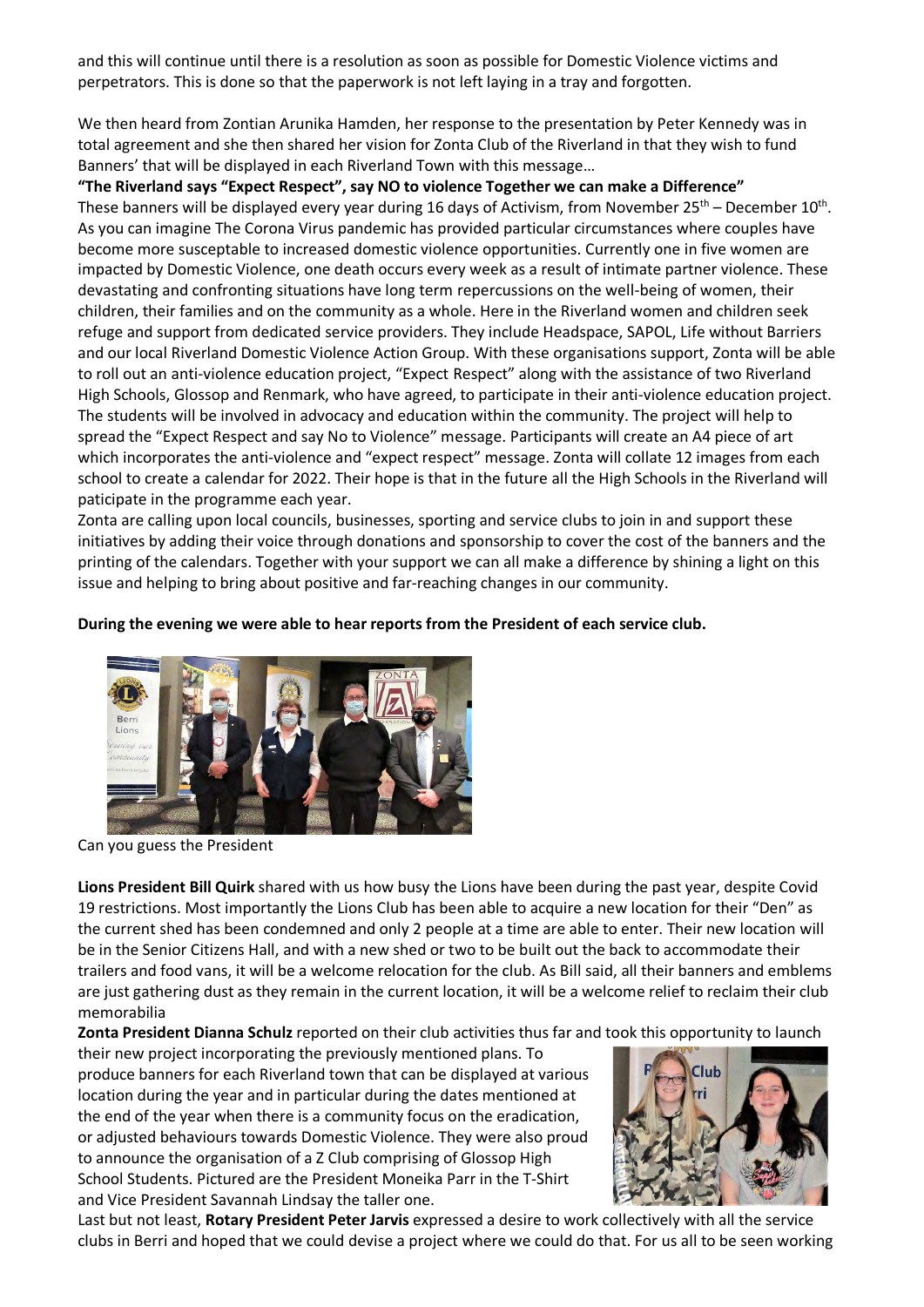together in the community on a common goal will show the power of Local Service Clubs and what they can do together and individually. Hopefully to promote interest in the community of future participation by getting involved at club level.

In attendance were:-L-R Unmasked were Lions President Bill Quirk Zonta President Dianna Schulz Guest Speaker Peter Kennedy Rotary President Peter Jarvis



# *Next Meeting 2757 9th August 2021*

Aug 9th Meeting at Hotel

## *Future Meetings – (Two each Month)*

| Aug $23^{\text{rd}}$ | Meeting at Hotel            |  |  |
|----------------------|-----------------------------|--|--|
| Sep 13th             | Meeting at Hotel            |  |  |
| Sep 27th             | Meeting at Hotel - DG Visit |  |  |
| Oct $11^{th}$        | Meeting at Hotel            |  |  |

## *Dates for your Diary*

Aug 23<sup>rd</sup> Board meeting – Bruce Richardson's

#### *Dates to remember*

Sep  $17<sup>th</sup> - 18<sup>th</sup>$  Field Day

Sep 27<sup>th</sup> District Governors visit preceded by Board meeting

#### *Please take note of the roster below – Mark it on your calendar*

#### **Club Meeting Roster**

| Date | Equipment     | <b>Plagues</b> |                   |                  |
|------|---------------|----------------|-------------------|------------------|
| July | <b>August</b> | <b>August</b>  | Attendance:       | Apologies to:    |
|      | All members   | All members    | Bruce to delegate | Bruce Richardson |

*If you are unable to fill your rostered duties please contact Secretary Bruce*